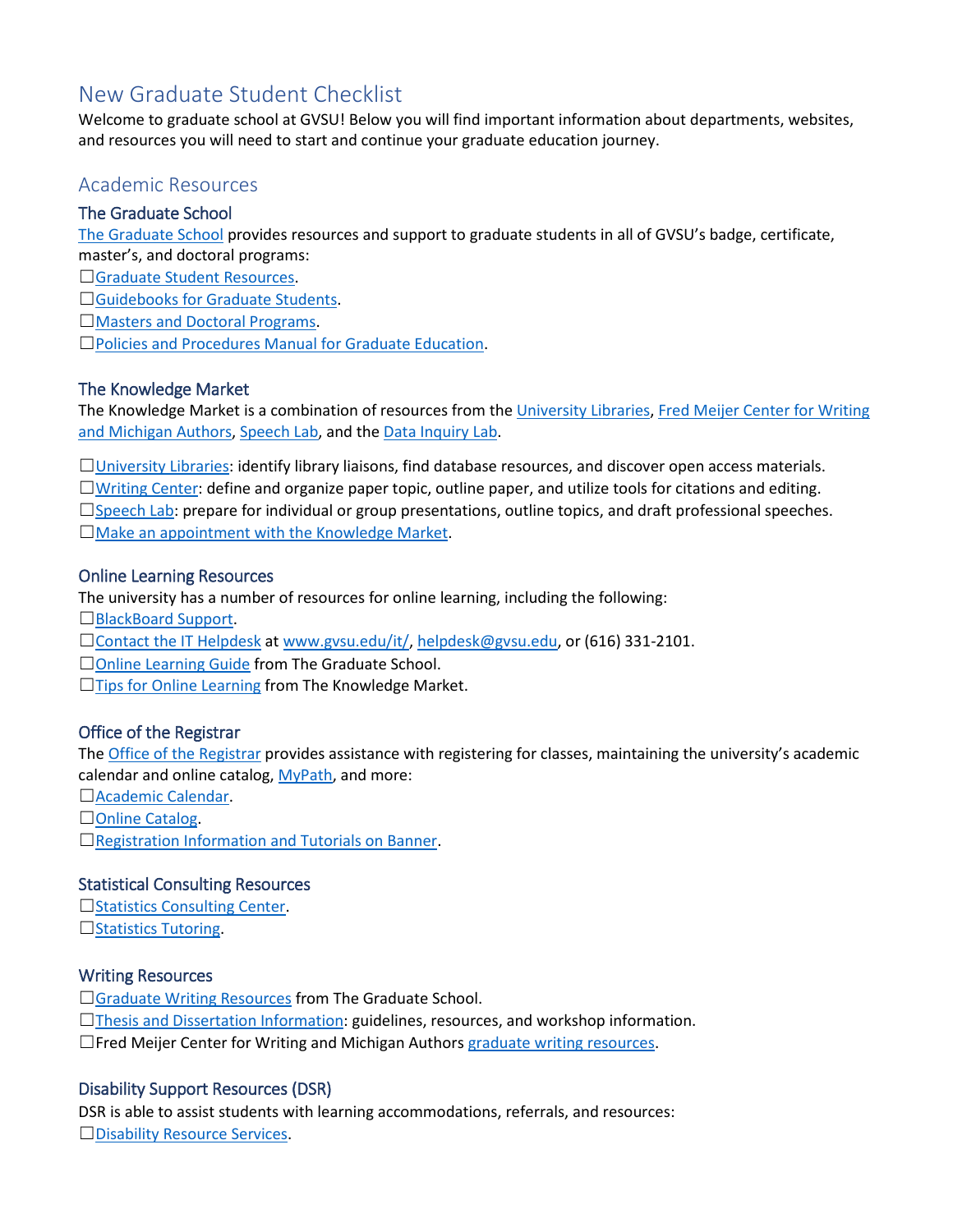## Virtual Orientation

☐[The Virtual Orientation](http://www.gvsu.edu/gs/virtual/) website has been designed to help students get started by introducing the services and resources for GVSU graduate students.

## Campus Resources

Busing Transportation

 $\square$ [Bus routes and schedules.](http://www.gvsu.edu/bus/bus-routes-and-schedules-52.htm)

## Campus Maps

☐[Campus Maps](http://www.gvsu.edu/maps.htm) for Allendale, Grand Rapids, Traverse City, and satellite locations. ☐[Virtual Tours](https://grandvalleystate.university-tour.com/map.php) of the Allendale, Pew, and Health campuses.

#### Parking

 $\Box$ [Purchase a parking permit, learn about commuter lots, and find campus parking maps.](http://www.gvsu.edu/parking/)

# Financial Resources

#### Office of Financial Aid

Th[e Office of Financial Aid and Scholarships](http://www.gvsu.edu/financialaid/) has several resources to assist graduate students:

□[Tuition Rates and Fees.](https://www.gvsu.edu/financialaid/tuition-fees-68.htm)

□[Search for scholarships.](http://www.gvsu.edu/financialaid/scholarships-157.htm)

☐Financial support: [GVSU Financial Hardship Grant Request.](https://www.gvsu.edu/financialaid/cms-form-edit.htm?formId=211CCE15-EAB5-A3A5-34394CB6ED11E786)

## The Graduate School

☐[Graduate Assistantships:](http://www.gvsu.edu/gs/graduate-assistantships-student-information-and-resources-11.htm) provide students with part-time work, financial support, experience within their field of study, and an opportunity to apply their classroom knowledge in a professional setting.

□[Presidential Research Grants:](http://www.gvsu.edu/gs/presidential-research-grants-33.htm) grant awards of up to \$1,500 are available to support the research projects of graduate students (intended as a one-time award during a graduate student's GVSU academic career). □[Academic Conference Fund:](http://www.gvsu.edu/gs/academic-conference-fund-29.htm) awards of up to \$600 (up to \$800 for international travel) will be given to those invited to present or perform at a conference/meeting.

## GradSense

 $\Box$ A resource from th[e Council of Graduate Schools](https://gradsense.org/gradsense) that outlines how to budget for graduate school, transition financially from graduate school to a career, and information on repaying student loans.

## Student Employment Office

□A resource fo[r job-seeking students](http://www.gvsu.edu/studentjobs/) and hosts an online jobs database called [Handshake](http://www.gvsu.edu/careers/handshake-18.htm) (Career Center). □[How to use Handshake.](http://www.gvsu.edu/studentjobs/handshake-how-to-51.htm)

## International Student Resources

## The Graduate School

☐[Welcome International Graduate Students!](http://www.gvsu.edu/gs/international-students-37.htm)

## Padnos International Center

 $\Box$ Th[e Padnos International Center](http://www.gvsu.edu/pic/) acts as a home away from home for international students.

☐[International Student Expectations](http://www.gvsu.edu/pic/expectations/) are provided through the Padnos International Center.

□Contact the [International Student Services \(ISS\) Team](http://www.gvsu.edu/istudents/) with questions.